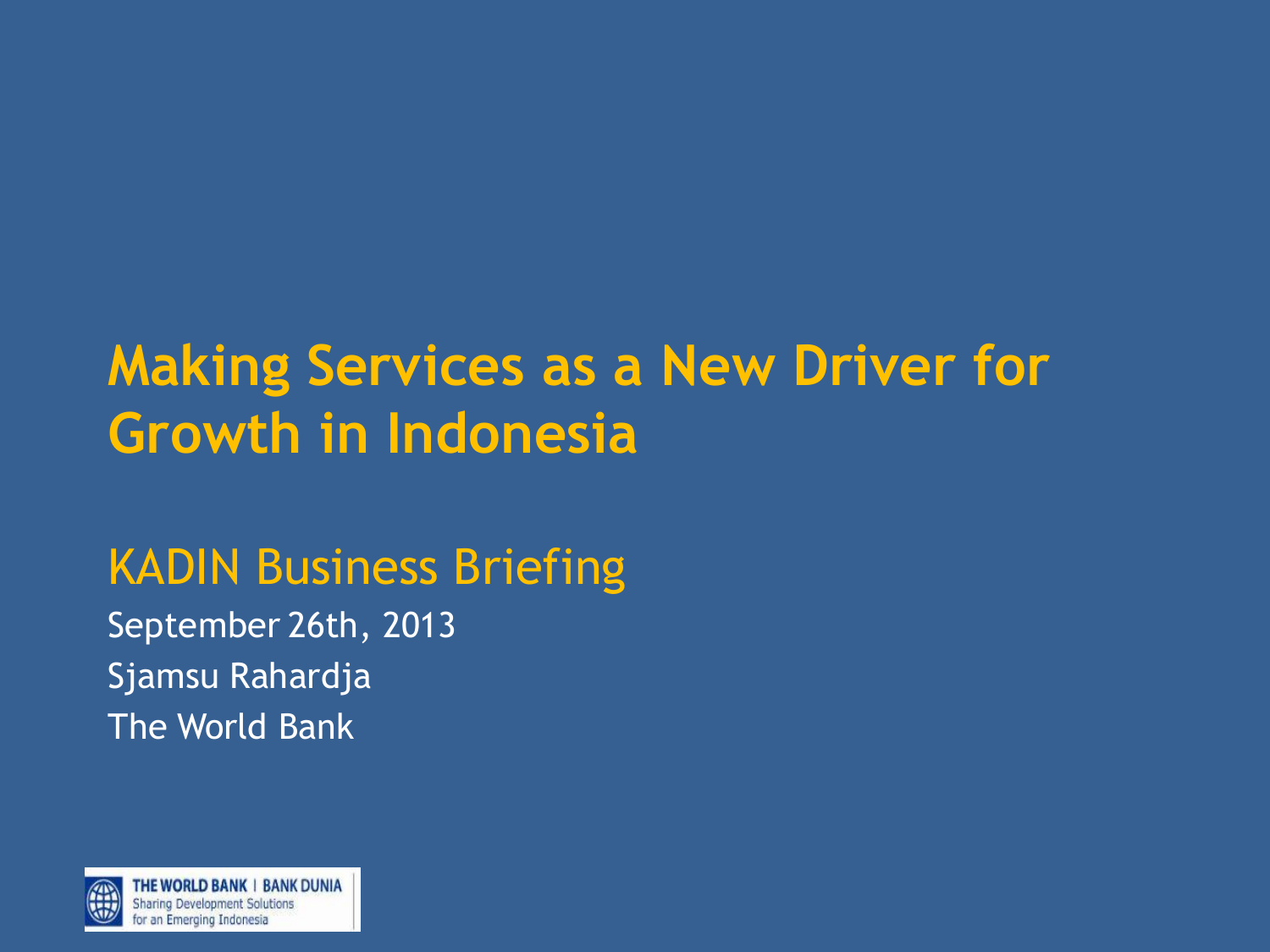# **CONTEXT (in an Elevator Conversation)**

- Services are increasingly relevant in driving growth based on productivity and value addition
	- Degree of which manufacturing sector is serviced seems matter for value addition
	- Intermediate inputs: 20-30 percent in manufacturers, 50 -70 percent in services
- Opening up to services trade can have the following positive impact on
	- Investment, choices for consumers/producers, innovation, access to market abroad
- "It's the Pie":
	- Employment elasticity of services jobs to services GDP: 0.32
		- 1% of increase in services GDP (in construction, transportcommunication, and trade sectors) is expected to add 100,000- 130,000 jobs in those sectors
	- Demand for services increases with urbanization and income per-capita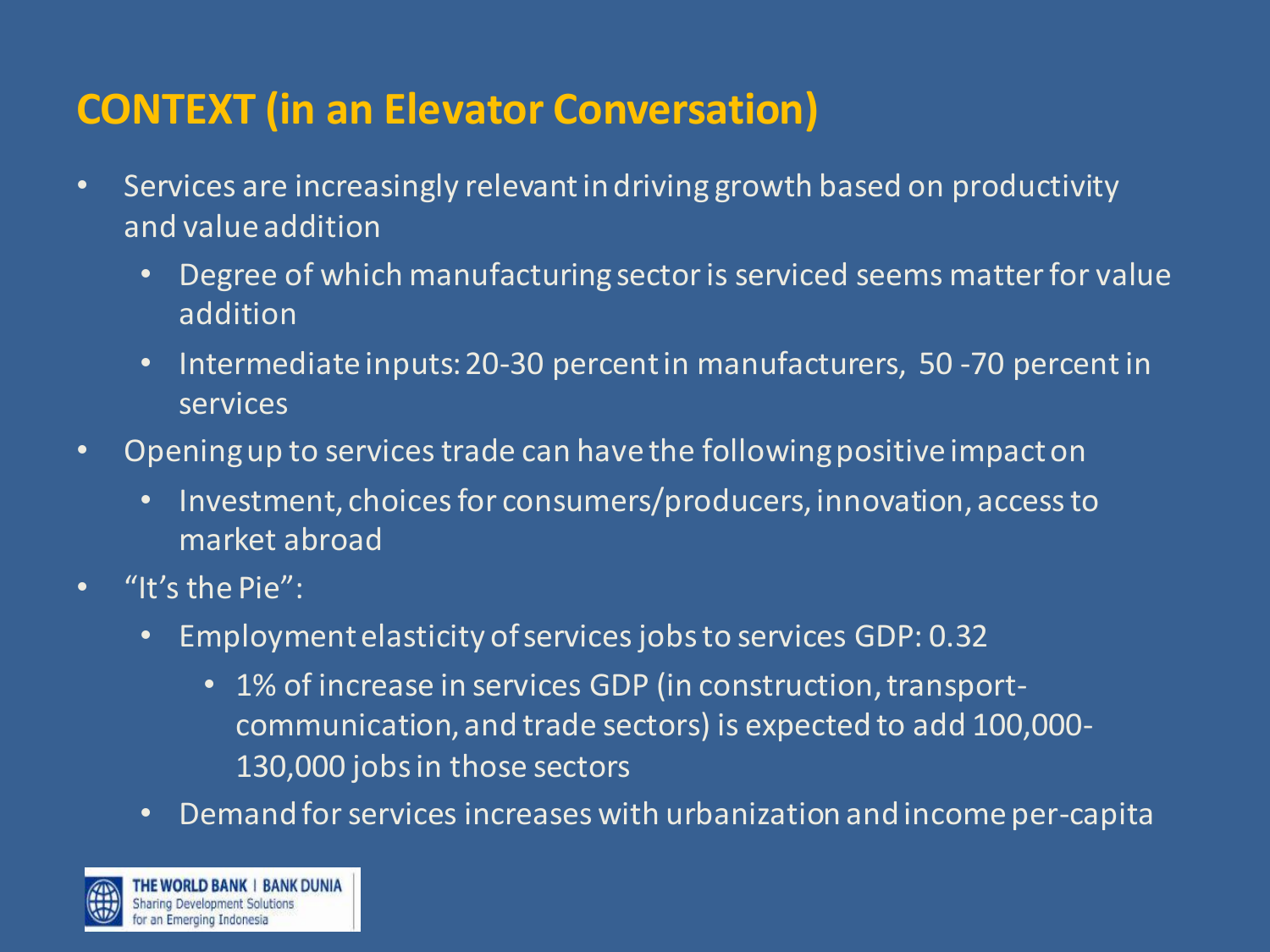# **SERVICES ARE KEY FOR VALUE ADDITION IN MANUFACTURING**

- Pre and post-fabrications may require high-skilled intensive services (yet these are opportunities for SMEs)
- Expand participation in manufacturing and increase productivity of manufacturing activities



THE WORLD BANK | BANK DUNIA **Sharing Development Solutions** or an Emerging Indonesia

*Source: Stan Shih, 1992*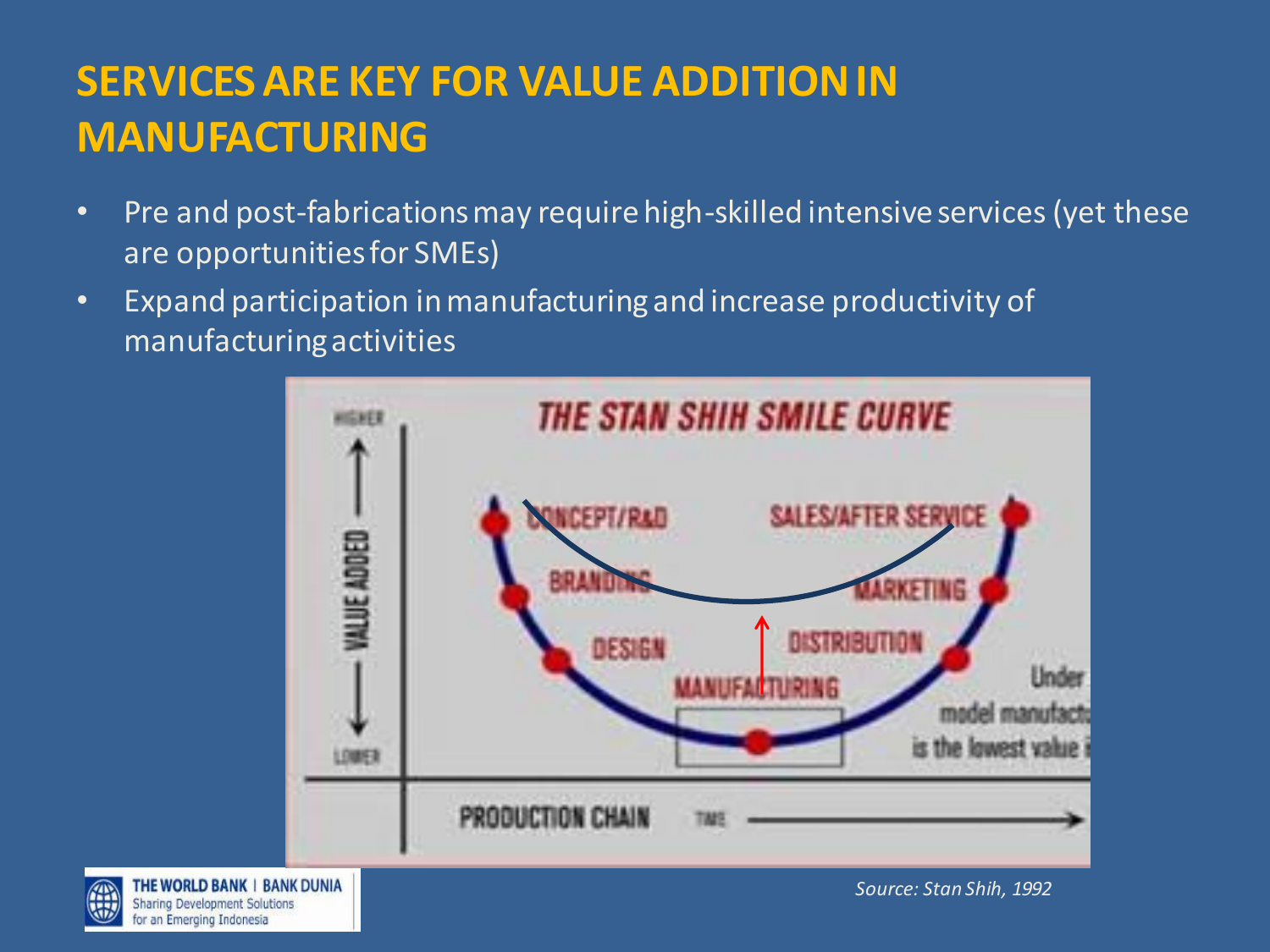# **BETTER ACCESS TO COMPETITIVE SERVICES PROVIDERS HAS IMPROVED MANUFACTURING PRODUCTIVITY**

- Average impact from reform since 1997 on TFP was 3.5% (8% of the total increase in TFP since then)
- Suppose services reform in Indonesia were to match Brazil, the impact on TFP could be around 6%
- GDP elasticity of services to manufacturing GDP: 1.34



Estimated impact (elasticity) of services reform on **TFP**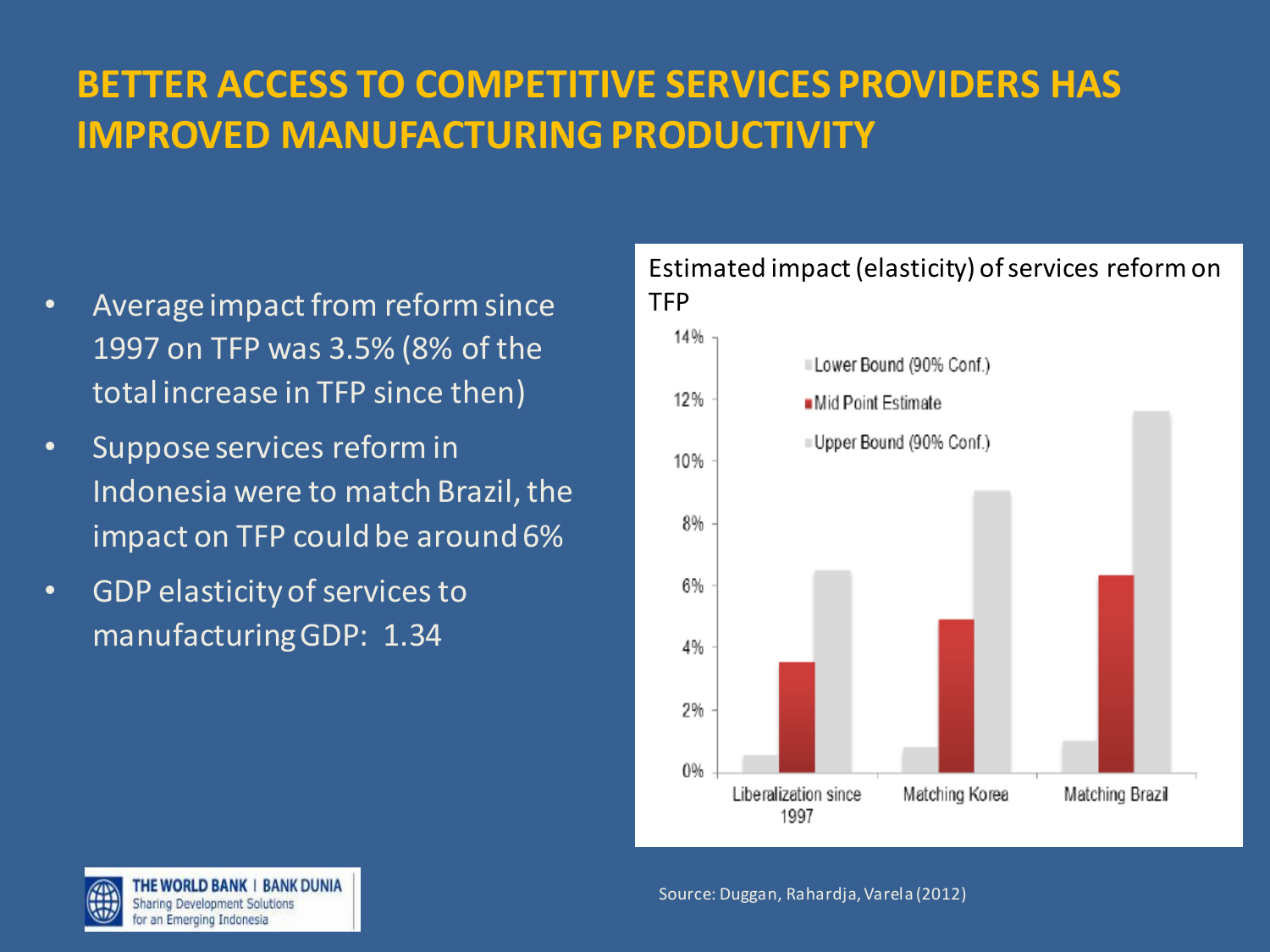## **INDONESIA'S MERCHANDISE EXPORTS ARE LESS "SERVICED" COMPARED TO REGIONAL PEERS**

#### **Composition of the region's gross merchandise exports**



**Source: OECD-WTO TiVA database; CEIC; World Bank staff calculations.**



THE WORLD BANK | BANK DUNIA **Sharing Development Solutions** or an Emerging Indonesia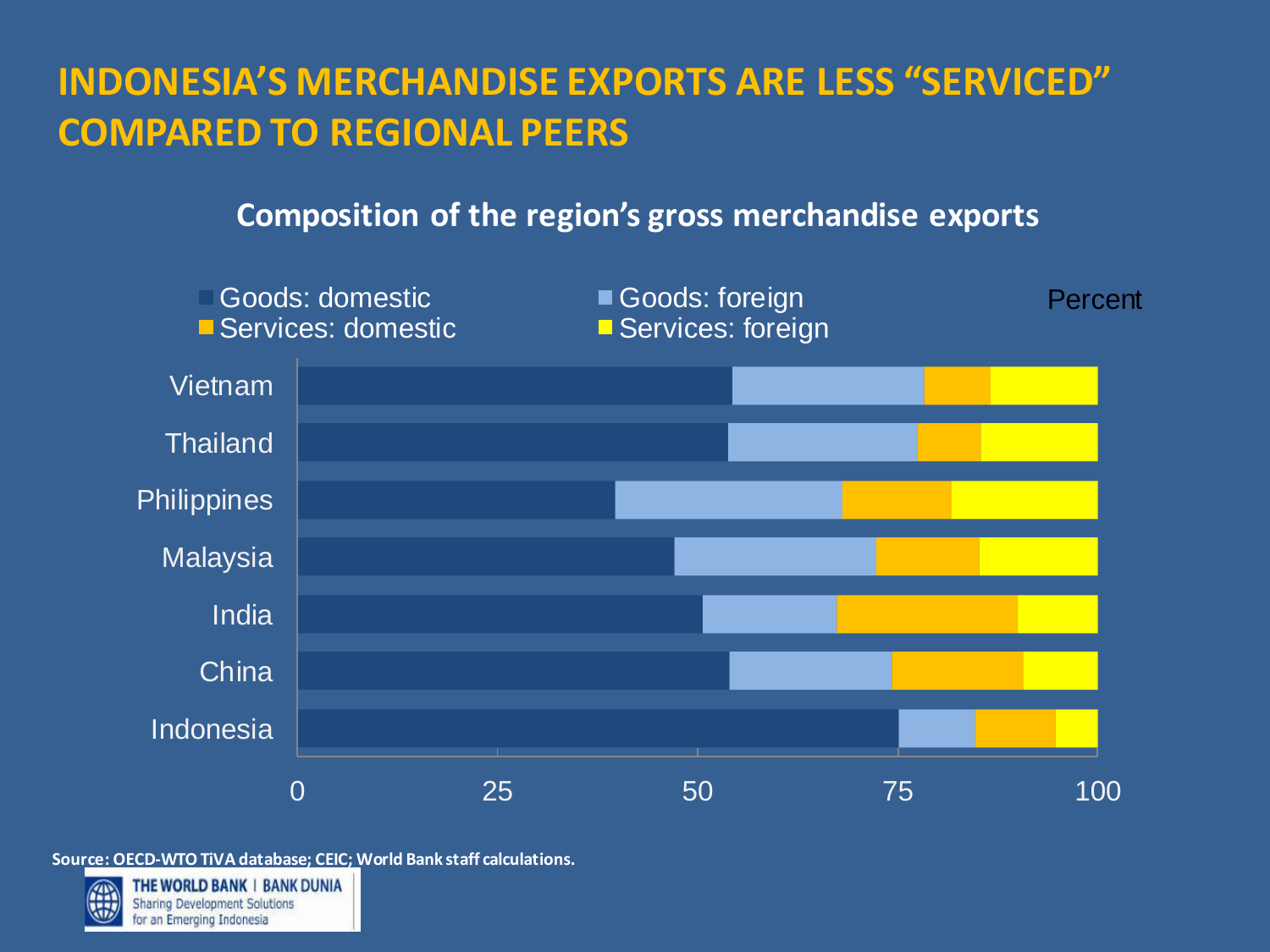# **INDONESIA'S MANUFACTURED EXPORTS ARE RELATIVELY LESS "SERVICED"**

#### **Value-added in manufactured goods exports**

#### **Indonesia Malaysia**





THE WORLD BANK | BANK DUNIA **Sharing Development Solutions** or an Emerging Indonesia

Source: OECD and WTO Trade in Value-Added (TiVA) statistics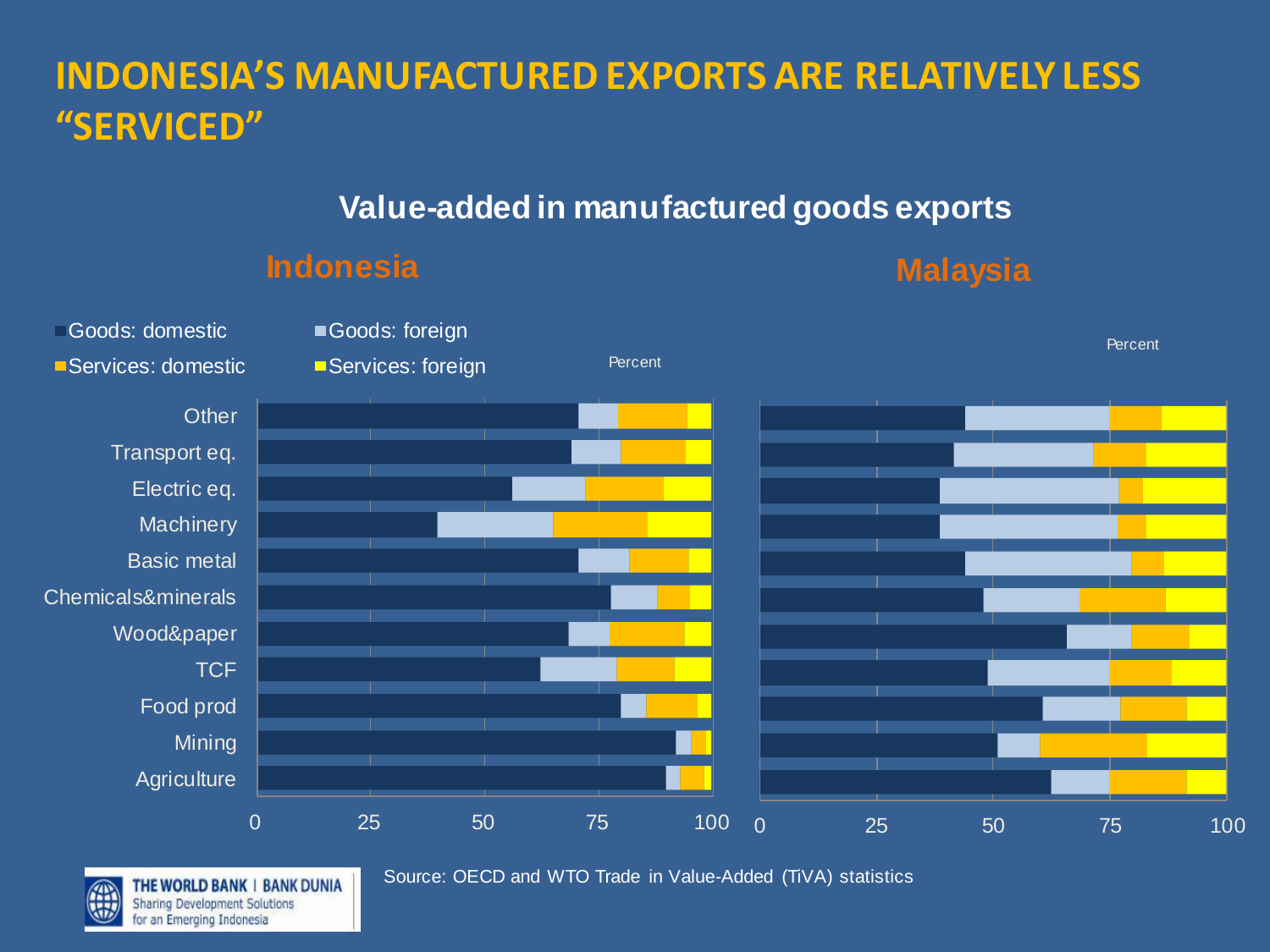### **AEC BLUEPRINT FOR "FREE FLOW OF SERVICES"**

- By 2015, substantially no restriction on services suppliers. For 4 priority sectors (air transport, healthcare, e-ASEAN, tourism), the target is 2010. For logistics, the target is 2013
- No restrictions on service delivery via mode 1 (cross-border trade) and mode 2 (consumption abroad), except for bona fide regulatory reasons, such as public safety
- Progressive removal of other limitations on market access via mode 3 (commercial presence/FDI) by 2015
	- Gradual expansion of the foreign (ASEAN) equity participation permitted in each sector, to be no less than 70 per cent by 2010 in the four priority sectors, and to be no less than 51 per cent by 2010 and 70 per cent by 2015 in all other sector
- MRAs for architectural services, accounting, surveying qualifications, medical and dental practitioners

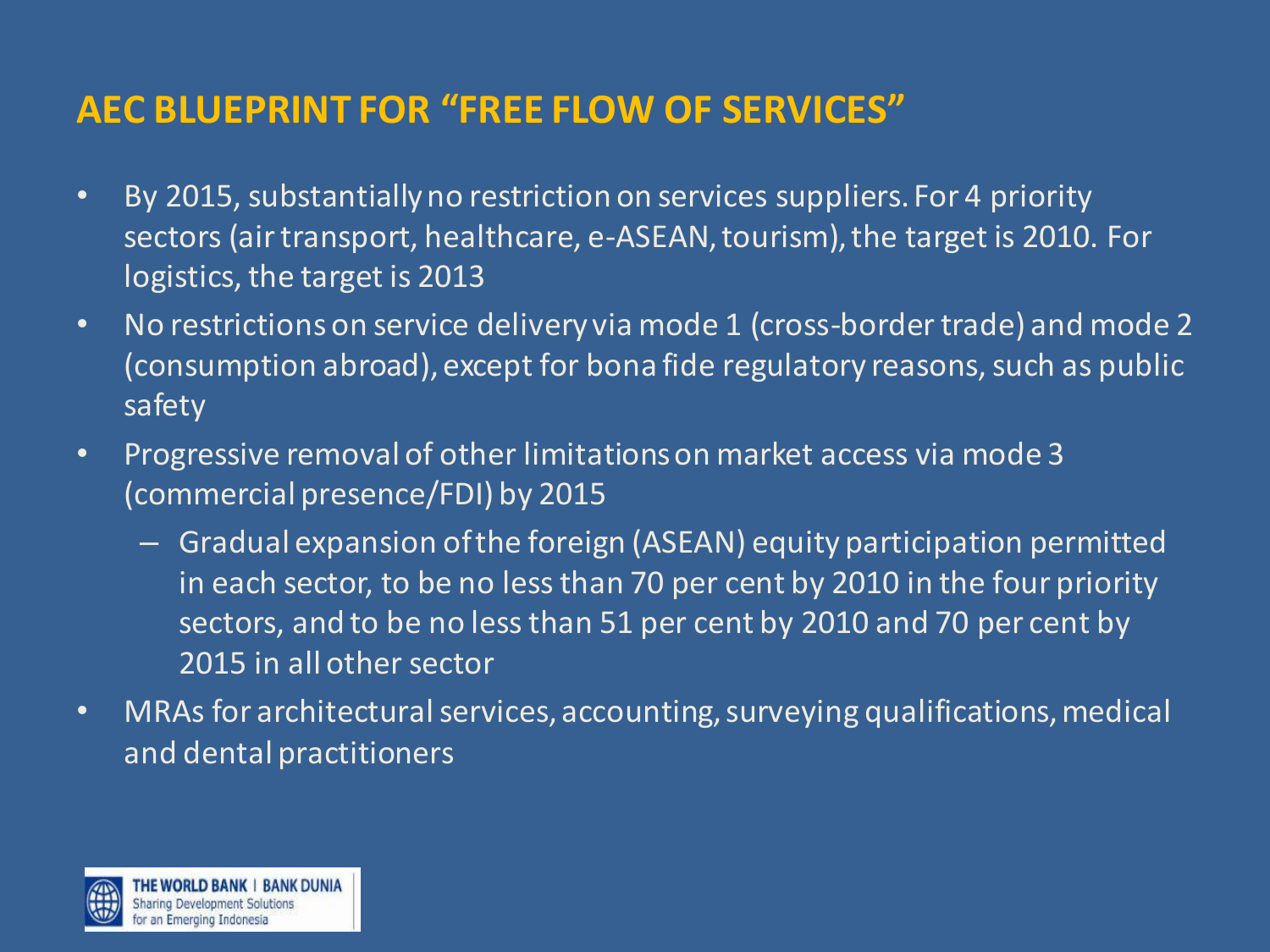## **SERVICES REMAIN A BIG CHALLENGE IN ASEAN**

#### **Services Trade Share to GDP has been flat**



#### **With ASEAN countries have room to boost growth in services**



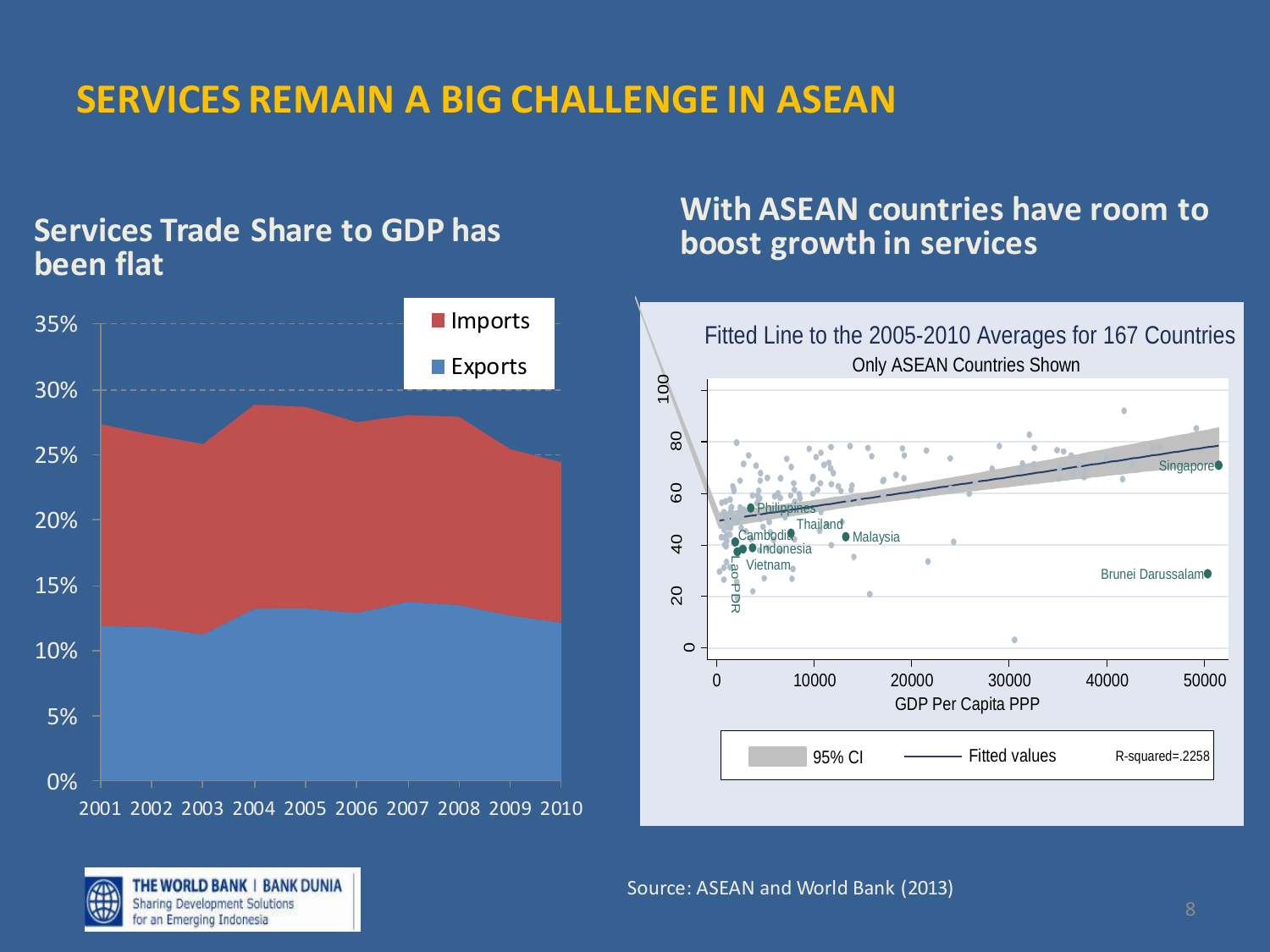### **ASEAN SERVICES POLICIES ARE MORE..**



#### **Restrictiveness (STRI Data)**

THE WORLD BANK | BANK DUNIA Sharing Development Solutions or an Emerging Indonesia

#### **With Little Progress (change in STRI between 2007/2008 to 2010)**



Source: ASEAN and World Bank (2013)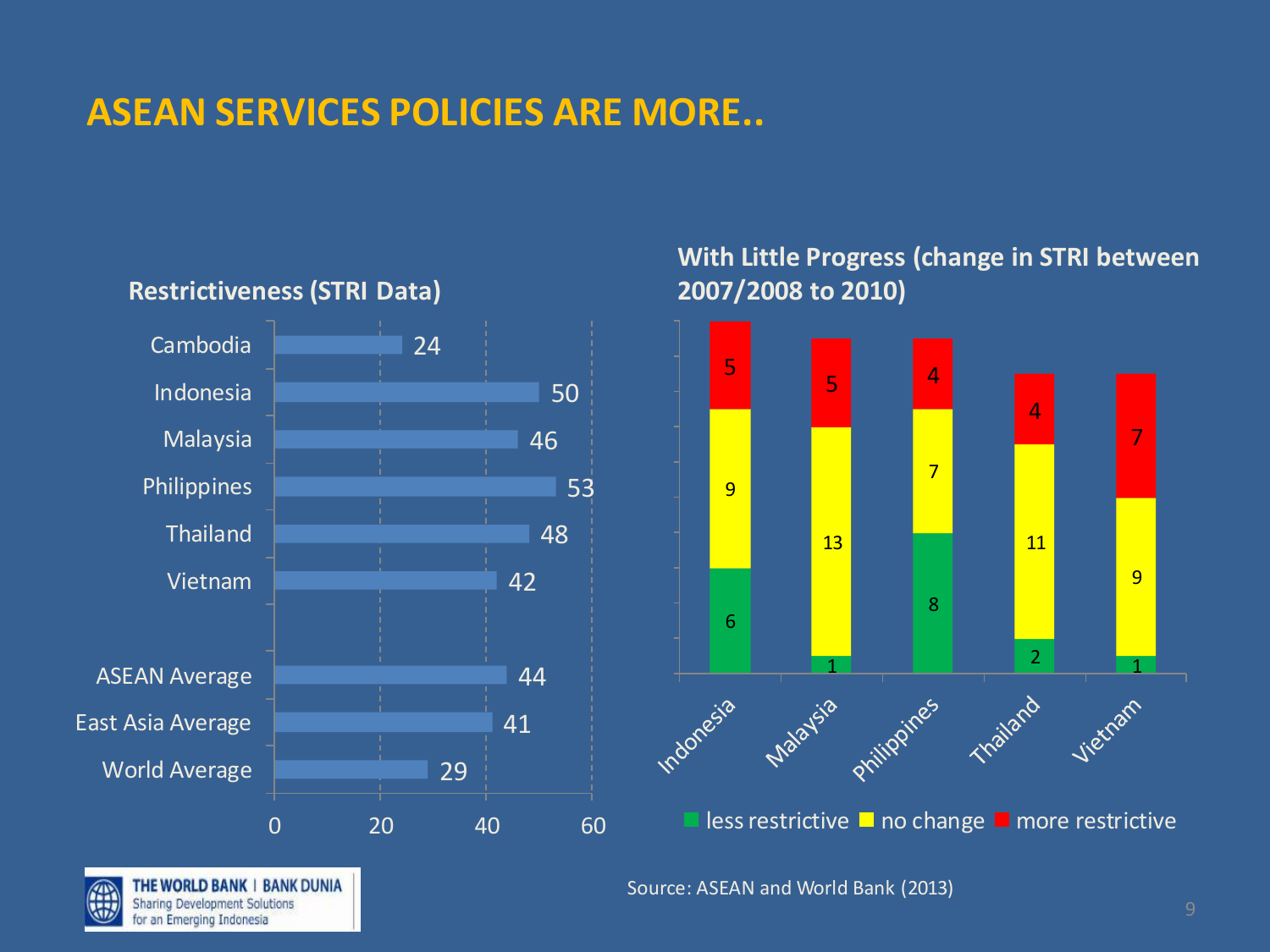## **INDONESIA'S POLICY GAPS VARY WIDELY**

• Services trade commitments and policies (higher value indicates more restrictive policy measures)





THE WORLD BANK | BANK DUNIA Sharing Development Solutions or an Emerging Indonesia

Source: World Bank (2012)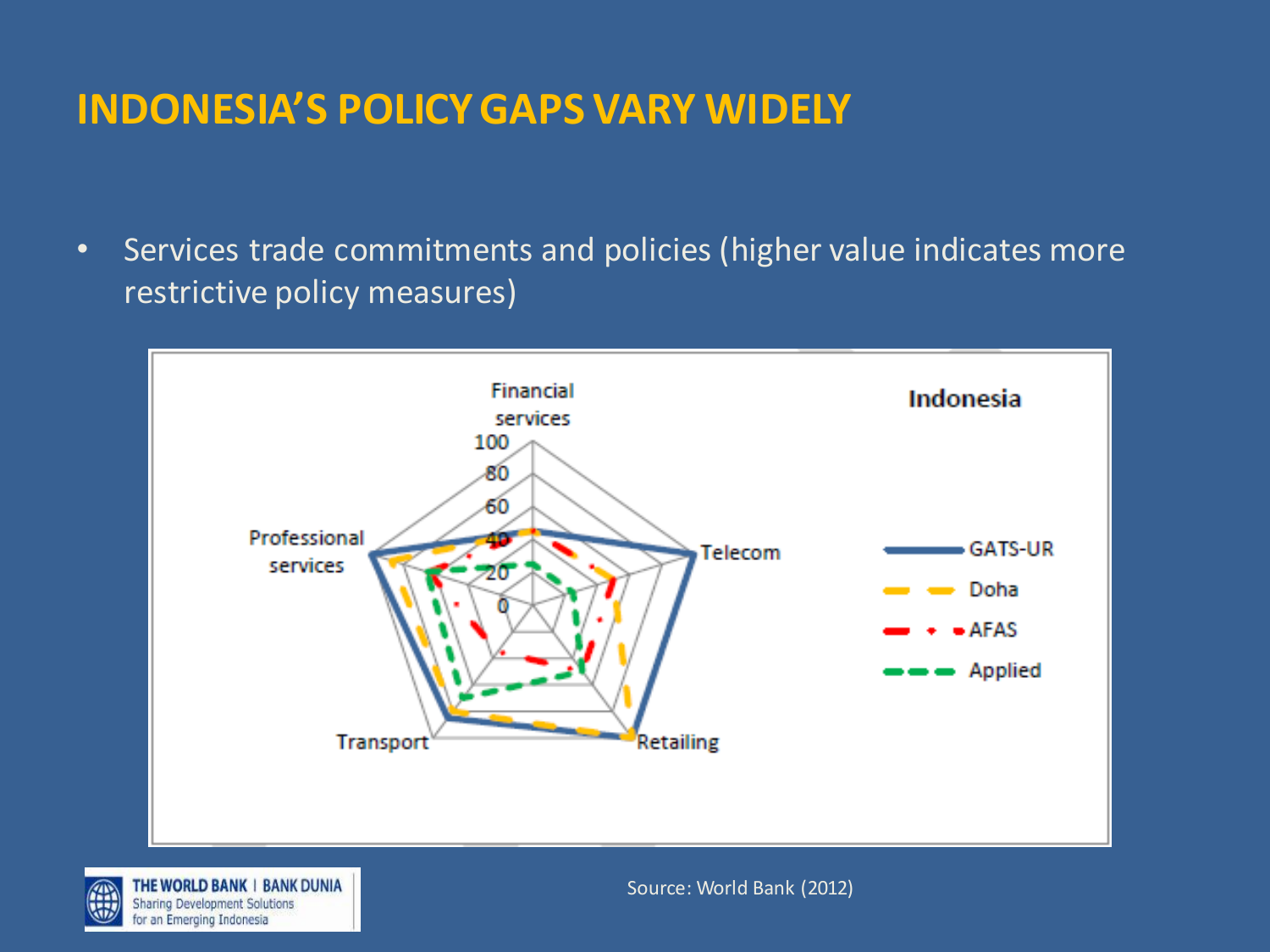# **ISSUES AT STAKE**

- Potential benefit for the economy is large BUT realization will depend on coherent and sound regulatory regime
	- Asymmetrical level of competition between goods and services industries
- Need to address capacity constraints of local services providers, such as
	- Skills and qualifications
	- Access to reliable infrastructures
- Need to address challenges in regulatory environment
	- Implementing good industry-specific regulations (financial prudential, service standards, quality assurance) in parallel with opening up
	- Avoiding market capture/monopoly; ensure sharing of bottleneck infrastructure
	- Ensure public service obligation, if needed, to avoid "cream skimming"